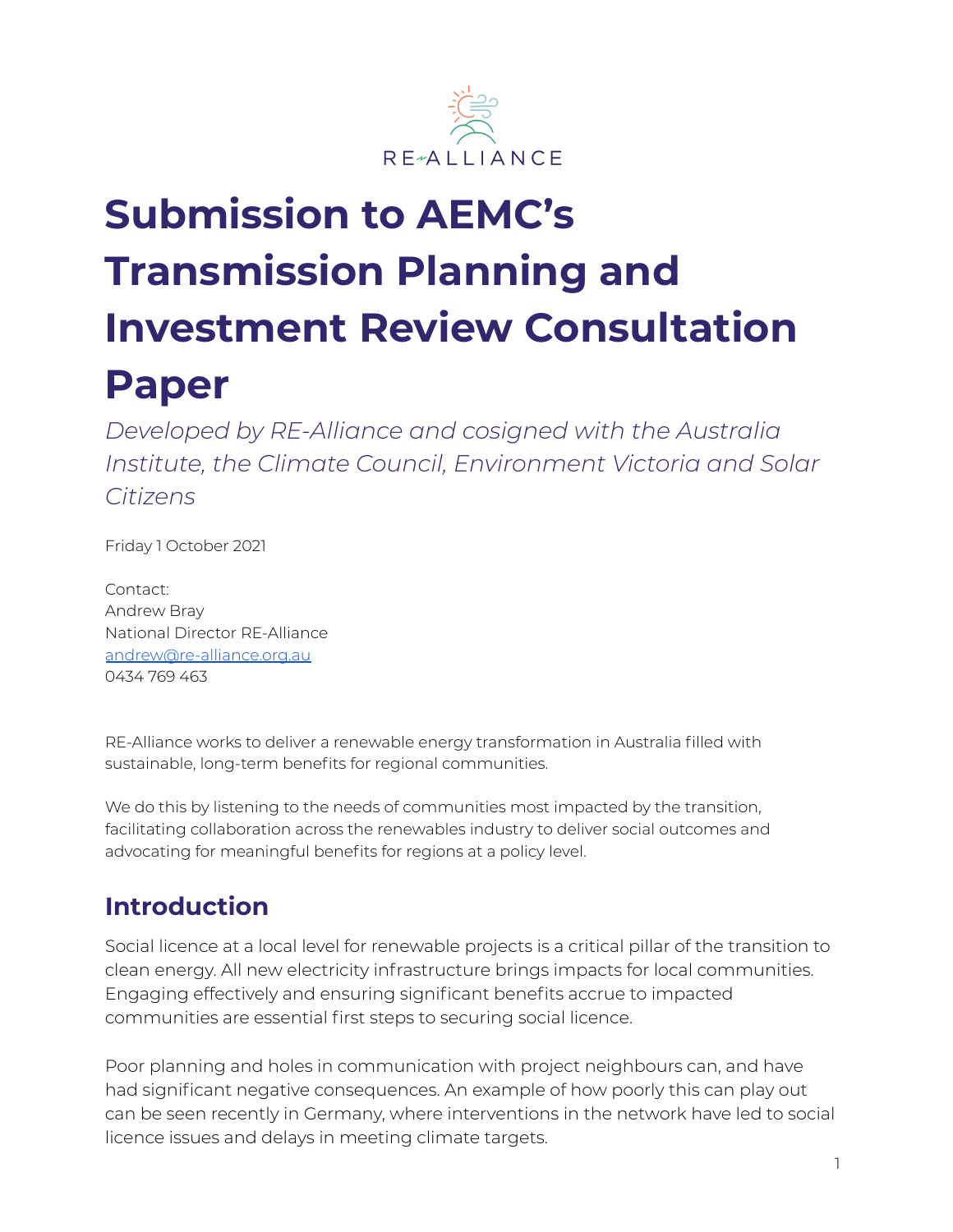*"The first thing that came to my mind when I saw the data in the (Integrated System Plan) ISP was Germany's build-out of transmission infrastructure, and how it has drawn significant backlash. This backlash has made new German interconnection more expensive and badly delayed, and that has delayed the build-out of renewable energy and is impacting Germany's ability to meet its climate targets". 1*

On 8 August 2021 RE-Alliance launched the report "*Building Trust for [Transmission:](https://d3n8a8pro7vhmx.cloudfront.net/vicwind/pages/2620/attachments/original/1627960128/RE-Alliance_July_21_Building_Trust_for_Transmission_Earning_the_social_licence_needed_to_plug_in_Australia) Earning the social licence needed to plug in Australia's [Renewable](https://d3n8a8pro7vhmx.cloudfront.net/vicwind/pages/2620/attachments/original/1627960128/RE-Alliance_July_21_Building_Trust_for_Transmission_Earning_the_social_licence_needed_to_plug_in_Australia) Energy Zones".* The report made 11 recommendations on how to improve the social licence for transmission infrastructure in Australia.

RE-Alliance notes that the Australian Energy Market Commission's (AEMC's) "*Transmission Planning and Investment Review Consultation Paper"* does not include discussion of social licence issues. We consider the importance of social licence as a foundational issue for the build out of new transmission lines and whilst we very much recognise the need for a timely process to approve transmission infrastructure and review of the mechanisms for funding new transmission infrastructure, we contend that without an adequate social licence these projects may not be built at all. Thus, the issues we raise are of at least as great an import as those identified for review in the paper.

RE-Alliance attended the stakeholder forum which the AEMC held on 2 September 2021 and noted that this was also one of the key issues raised by other stakeholders. We acknowledge that the AEMC stated that it was happy to consider other transmission related issues which stakeholders may wish to raise, so we will focus our submission primarily on social licence issues.

## **Recommendations based on our report**

Local rural communities affected by new transmission infrastructure, and other stakeholders, deserve to be able to participate in how these projects are deployed and derive benefits from this new infrastructure and not just bear its costs and localised impacts. These communities have argued that consideration of social and environmental impacts of new transmission projects needs to be more robust and take place earlier in the planning process.

We recommend that engagement start early during the Regulatory Investment Test for Transmission (RIT-T) process and includes:

landholders and asset owners along potential transmission line routes;

 $1$  How Australia's energy transition might trip over the wires, RenewEconomy article, 26 June 2020 available at:

<https://reneweconomy.com.au/how-australias-energy-transition-might-trip-over-the-wires-51857/>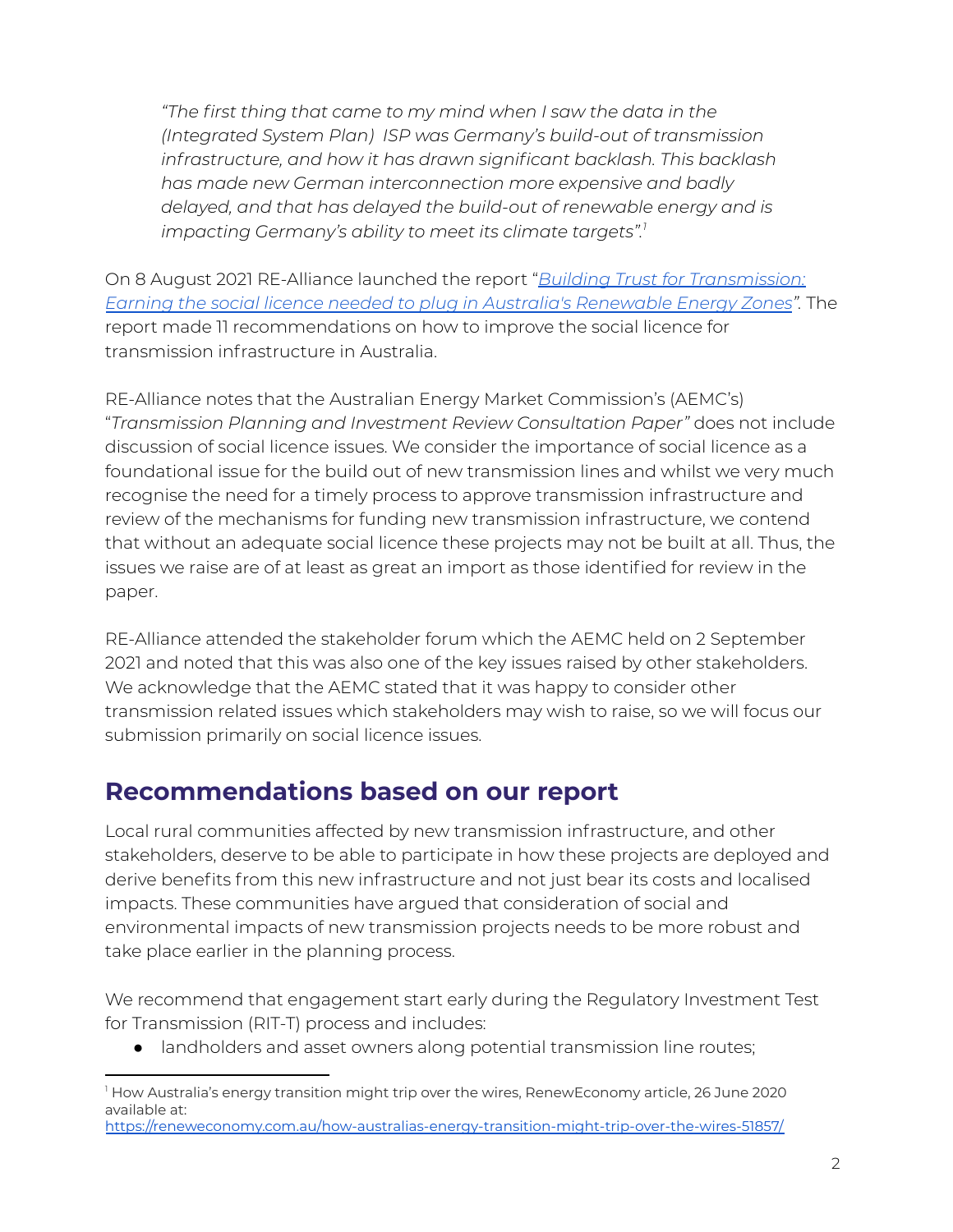- local community members and groups;
- local Councils and State Planning Departments; and
- First Nations, environment and other special interest groups.

Currently, the RIT-T does not include costs or benefits outside the electricity market. RE-Alliance recommends that the RIT-T cost benefit analysis is expanded to include consideration of social and environmental costs and benefits on local communities. Examples of costs include potential loss of amenity through the significant visual impact of these new transmission towers traversing landholder's properties, as well as possible disruption to farming activities undertaken under the transmission power lines. If costs such as these are included in the RIT-T it may influence route selection or technology selection e.g. a route through a large number of small holdings may be rejected and an alternate route may be chosen which affects less landholders, thereby improving the social licence for the project.

RE-Alliance made several recommendations to transmission companies, not all of which will be covered here. One recommendation we include is that transmission companies use community benefit sharing models pioneered by the wind industry to distribute financial benefits of new transmission developments into affected communities, ensuring that communities as a whole benefit.

We recommended that transmission companies substantially expand their existing community development and partnership programs to target communities impacted by their projects. While some of this could be funded from transmission company profits, the scale of the projects is likely to require additional funding. We therefore recommend that the RIT-T is expanded to include a social licence line item which could be used to pay for improved landholder compensation and community benefit sharing in affected communities.

RE-Alliance has met with both the AEMC and the Australian Energy Regulator (AER) seeking to clarify whether community benefit sharing can be funded under the current National Electricity Law (NEL) and National Electricity Rules (NER) including the RIT-T, and if not, whether they can advise on the changes that would be necessary to enable this.

RE-Alliance has not received clear advice as to whether a Rule Change would be required to facilitate increased landholder payments and benefit sharing or whether this can be done through a re-interpretation of the existing NER by the AER. **We formally request that the AEMC considers this matter and provides market participants with some advice in this regard.**

Several Australian transmission companies have indicated their willingness to work with us on progressing a Rule Change through the AEMC or alternate arrangements with the AER, should that be necessary. This is a matter of significant importance for transmission companies.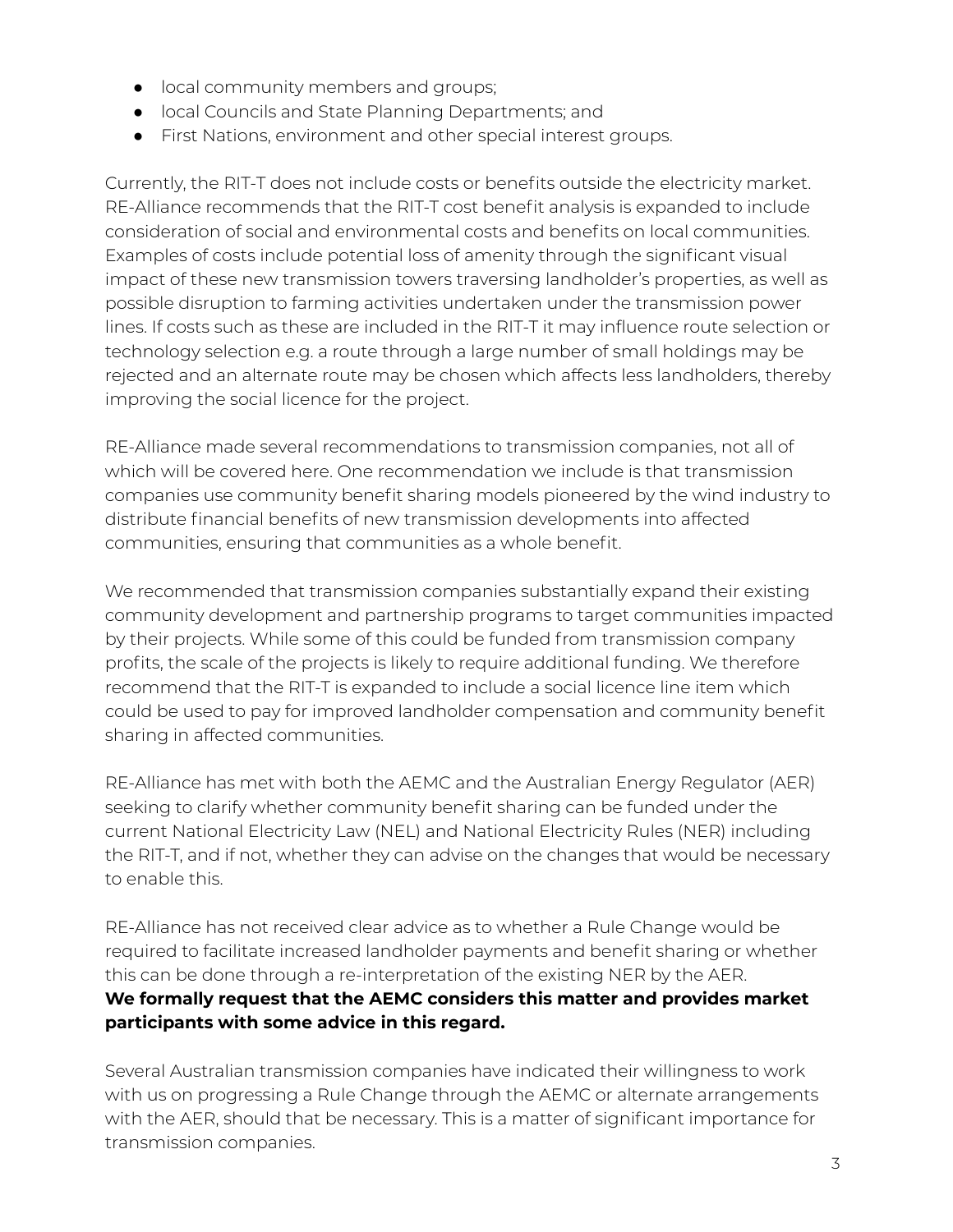The AER and the Australian Energy Infrastructure Commissioner are already undertaking work together on this matter.

Under one of our proposed models, electricity consumers could pay more through their electricity bills to cover the costs of increased landholder and neighbour compensation and community benefit sharing initiatives. While we are in the process of quantifying these costs in detail, we do not foresee they will be significant in projects of this size.

We consider that it is in the long-term interests of consumers that the proposed Renewable Energy Zones and their supporting transmission infrastructure in the Australian Energy Market Operator's (AEMO's) Integrated System Plan (ISP) are developed.

AEMO comments: "Provided that the transmission investments are timely and kept at an efficient level, the combined supply and network investments proposed in the ISP are expected to deliver \$11 billion in net benefits to the National Electricity Market (NEM)".

Some of these \$11 billion in savings could be used to pay for these increased landholder and neighbour compensation and community benefit sharing initiatives.

Without an adequate social licence, some of the ISP transmission projects may not be built, or not built in a timely way, or may be forced onto communities unwillingly. These are not desirable outcomes, nor are they desirable for consumers for whom ISP projects should be delivering long term savings. Community benefit sharing can alleviate many of these issues and make new transmission assets more welcome in rural communities.

# **Other recommendations**

## **The inclusion of an environment or climate change objective in the NEO**

Many stakeholders have previously raised the need for the inclusion of the environment and/or environmental sustainability in the National Electricity Objective. 2 We are aware that this would require a change to the National Electricity Law and the agreement of all energy ministers and note that at the recent meeting of Energy Ministers on 24 September 2021, governments agreed to the ACT Government leading work towards incorporating emissions reduction into the NEO. We continue our calls for the integration of climate and energy policy.

 $<sup>2</sup>$  Total Environment Centre (2013) Reforming the National Electricity Objective to improve environmental</sup> outcomes in the National Electricity Market Discussion Paper available at: [https://www.academia.edu/7148822/Reforming\\_the\\_National\\_Electricity\\_Objective\\_to\\_improve\\_environme](https://www.academia.edu/7148822/Reforming_the_National_Electricity_Objective_to_improve_environmental_outcomes_in_the_National_Electricity_Market)

[ntal\\_outcomes\\_in\\_the\\_National\\_Electricity\\_Market](https://www.academia.edu/7148822/Reforming_the_National_Electricity_Objective_to_improve_environmental_outcomes_in_the_National_Electricity_Market)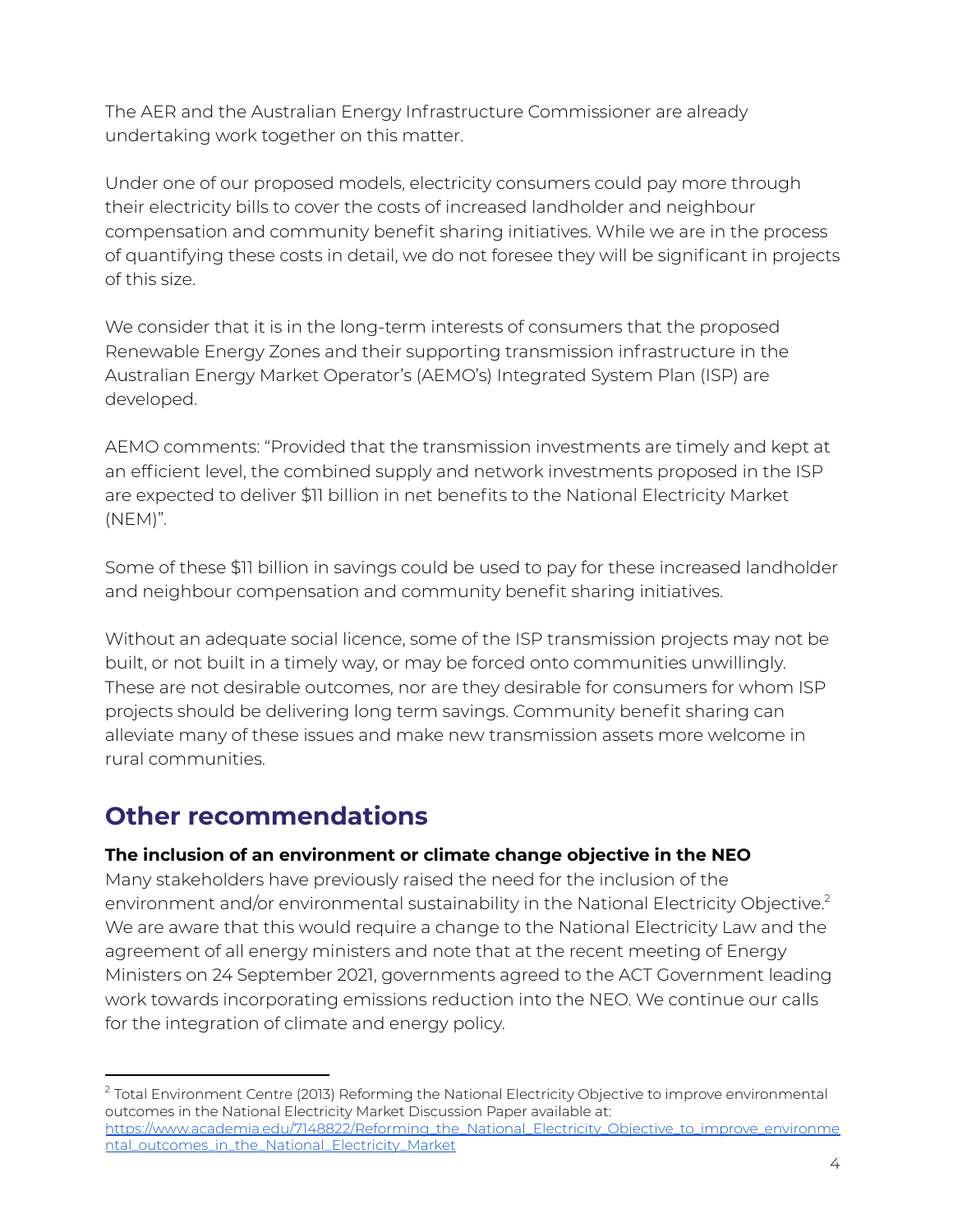Not including the environmental externalities of carbon and climate change makes certain generation technologies more financially attractive than they would otherwise be. It can also impact factors such as the cost benefit analysis for new transmission lines. If transmission lines are designed to connect new renewable energy zones, recognition of their ability to connect new renewables and lower both emissions and electricity prices could be factored into the cost benefit analysis, which may materially impact decisions as to which projects should proceed and within what timeframes. Additionally, the routes should seek to minimise biodiversity impact. Intersecting with social licence, stakeholders in areas with planned routes, or where routes may be considered, frequently voice concern over biodiversity impacts.

## **Expediting the transmission planning and approval process**

The twin threats of global warming and our ageing network of coal-fired power stations are each alone justifications for the urgent prioritisation of essential transmission lines identified in the ISP.

The AEMC requests any advice or ideas on how the transmission planning and approval process could be expedited. The AEMC notes that "the current transmission development process can take six to seven years end-to-end. This requires approximately: two years for the RIT-T process to ensure the project is justified, followed by regulatory approval as a contingent project by the AER; two years for jurisdictional planning, development, environmental approvals for transmission corridors and associated infrastructure, along with engineering and design; and two years for construction".<sup>3</sup>

We note the 2017 COAG Energy Council Review of the RIT-T which found *"that the RIT-T in its current form remains the appropriate mechanism to ensure that new transmission infrastructure in the NEM is built in the long term interests of consumers. Further, it remains an appropriate mechanism for the assessment of interconnection investments…...The review considered, but found no evidence to warrant, options to streamline the test by shortening consultation and/or lessening requirements around the cost-benefit analysis in certain circumstances. The underlying issues which have led to protracted processes, in some cases, appear to stem from contention between project proponents, interested stakeholders and proponents of competing options rather than the design of the test or its governance. Any paring back of current timeframes would compromise the ability of the test to effectively identify and assess all credible options. However, to the extent that delays relate to the complex task of assessing the relative costs and*

<sup>3</sup> AEMC (2021), *Transmission Planning and investment Review, Consultation Paper*, p44 available at: [https://www.aemc.gov.au/sites/default/files/documents/consultation\\_paper\\_-\\_transmission\\_planning\\_and\\_](https://www.aemc.gov.au/sites/default/files/documents/consultation_paper_-_transmission_planning_and_investment_review_1.pdf) [investment\\_review\\_1.pdf](https://www.aemc.gov.au/sites/default/files/documents/consultation_paper_-_transmission_planning_and_investment_review_1.pdf)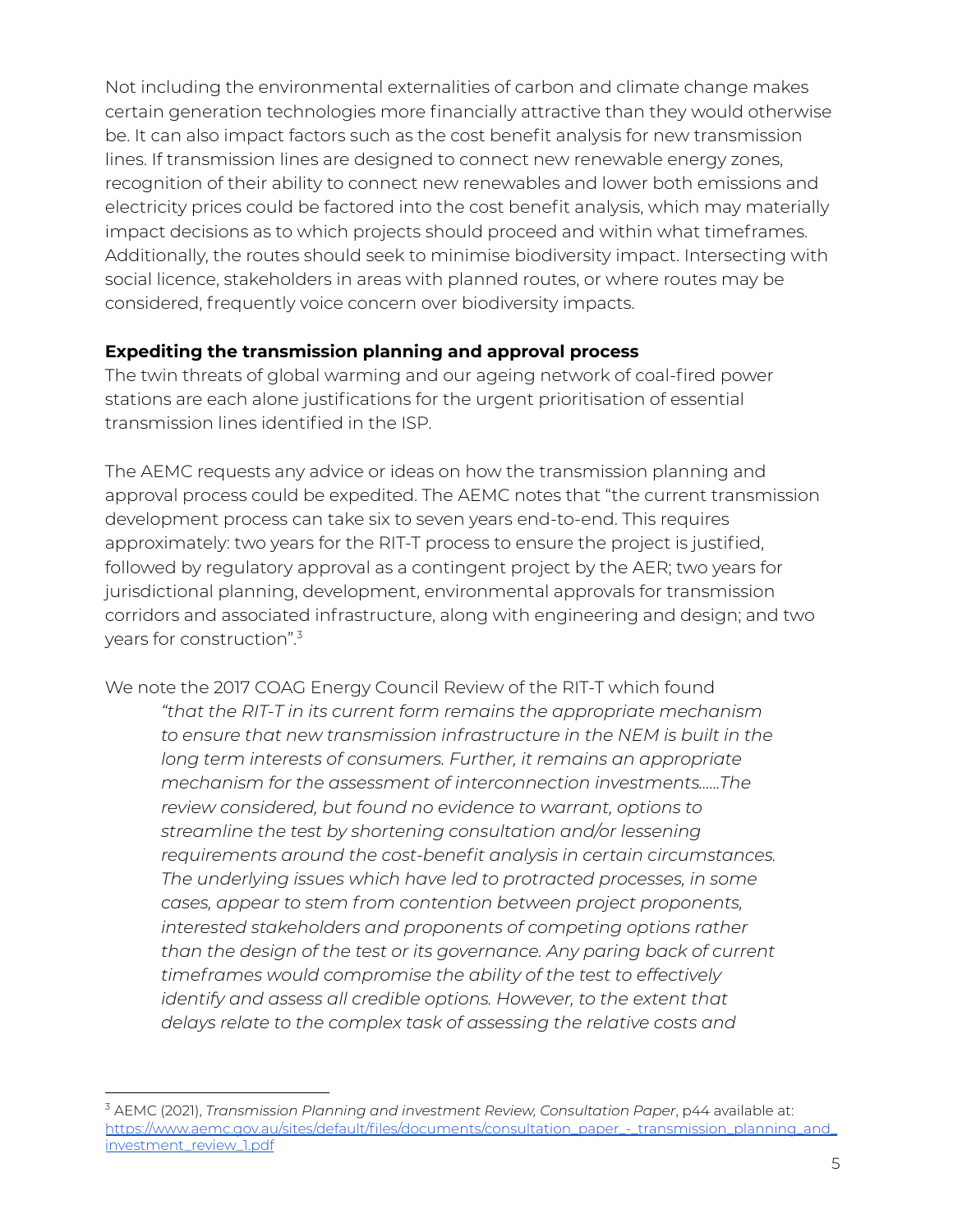*benefits of options, clearer guidelines and improved information should lead to a more efficient and streamlined RIT-T process".* 4

However, we note that Australia's two most populous states, New South Wales and Victoria, have proposed moving away from the RIT-T. NSW proposes an independent regulator who may be the AER or the Independent Pricing and Regulatory Tribunal (IPART) but will use their own investment test.

The NSW Electricity Infrastructure Roadmap states:

*"reforms will establish a bespoke NSW regime, similar to the RIT-T and National Electricity Rules cost recovery provisions for REZ transmission projects, to allow scale-efficient transmission investments to proceed. To do this, a Transmission Efficiency Test ('the test') will be introduced."*

These powers were confirmed in late November 2020 with the passage of the *Electricity Infrastructure Investment Act 2020*. No further details about the identity of the NSW regulator have been released yet and the NSW Department of Planning, Industry and Environment are understood to be in the process of developing Electricity Infrastructure Investment regulations.

In February 2020, the Victorian Government passed the *National Electricity (Victoria) Amendment Bill 2020* which allows the Victorian Government by order published in the Government Gazette to specify an alternative regulatory investment test. During her second reading speech Minister D'Ambrosio commented that:

*"The Bill will enable the Minister for Energy, Environment and Climate ... to make Orders to facilitate urgent transmission projects ... An Order may modify or dis-apply parts of the national regulatory framework that have the potential to delay timely investment in the transmission network, including the regulatory investment test for transmission (RIT-T) and rules relating to contestable procurement for augmentations. The RIT-T can add years to a transmission project, frustrating investment to address Victoria's urgent reliability needs. If appropriate, an Order may also specify an alternative test in place of the RIT-T".*

She also stated:

*"This Bill is being introduced as a result of the inability of the current national regulatory framework to effectively address the pressing and unprecedented challenges affecting Victoria's electricity system. The Victorian Government will continue to advocate for changes to the national framework to ensure that it is effective and fit for purpose".*

<sup>4</sup> COAG Energy Council (2017) *Review of the Regulatory Investment Test for Transmission* p. 4, 5 & 6 available at:

[https://energyministers.gov.au/sites/prod.energycouncil/files/publications/documents/RIT-T%20Review%20](https://energyministers.gov.au/sites/prod.energycouncil/files/publications/documents/RIT-T%20Review%20report%20%28final%206%20February%202017%29.pdf) [report%20%28final%206%20February%202017%29.pdf](https://energyministers.gov.au/sites/prod.energycouncil/files/publications/documents/RIT-T%20Review%20report%20%28final%206%20February%202017%29.pdf)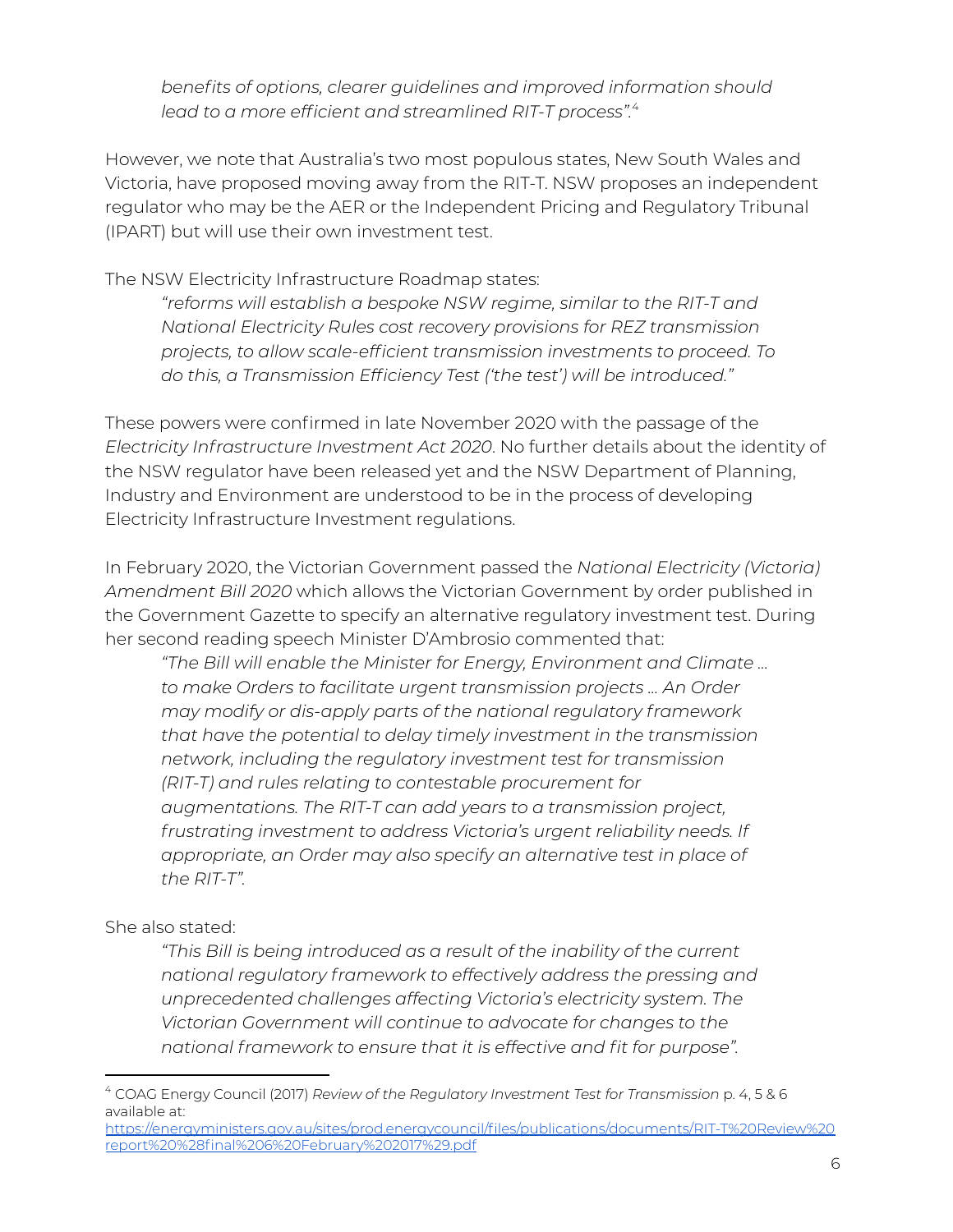The fact that two of the largest jurisdictions in the NEM have publicly stated their intention to develop their own regulatory tests in place of the RIT-T indicates a lack of confidence in the existing arrangements. In Victoria's case, the Minister has stated the reason as being the inability of the current national regulatory framework to effectively address the pressing and unprecedented challenges affecting Victoria's electricity system.

We share these States' lack of confidence in the ability of the existing process to deliver large new transmission projects in a timely way. Market pressures on ageing coal generators and state decarbonisation policies leave all mainland States at the mercy of private generation companies' decisions on whether or not to continue to operate their coal and gas assets in market conditions that threaten their viability.<sup>5</sup> This risk is untenable for all electricity consumers in those States. The ISP has identified the projects that need to be delivered to alleviate this risk and the urgency of their delivery is only increasing. We doubt that an inquiry similar to the 2017 COAG Energy Council's RIT-T Review would remain so sanguine about the efficacy of the RIT-T if it were held in 2021.

We do note, however, that the Australian Energy Regulator (AER) has recently developed new guidelines to make the ISP actionable. These include:

- a new cost benefit analysis guideline;
- a new forecasting best practice guideline; and
- updates to existing regulatory investment test for transmission (RIT–T) instrument and application guidelines.

The new Rules aim to streamline the transmission planning process while retaining rigorous cost benefit analysis. The new Rules are effective from 1 July 2020, however the new guidelines will come into effect through the 2022 ISP. We will be keen to see whether recent updates to the RIT-T process improve the timeliness of the RIT-T process. If updates to the RIT-T fail to satisfy the States by enabling the timely rollout of the transmission lines they need, then the NEM will continue to fragment and the current governance arrangements will become increasingly obsolete.

## **Funding mechanisms for new transmission investment**

We note the AEMC's rejection of TransGrid and Electranet's Financeability Rule change requests. The Commission found that the current regulatory framework does not create a barrier to financing TransGrid's or Electranet's share of current ISP projects including Project EnergyConnect (PEC).

 $^{\rm 5}$  IEEFA Australia: Coal plant closures imminent as [renewable](https://ieefa.org/ieefa-australia-coal-plant-closures-imminent-as-renewable-energy-surges/) energy surges available at: <https://ieefa.org/ieefa-australia-coal-plant-closures-imminent-as-renewable-energy-surges/> and Queensland budget forecasts coal power revenue will disappear amid influx of renewables available at: [https://www.theguardian.com/australia-news/2021/jun/15/queensland-budget-forecasts-coal-power-revenu](https://www.theguardian.com/australia-news/2021/jun/15/queensland-budget-forecasts-coal-power-revenue-will-disappear-amid-influx-of-renewables) [e-will-disappear-amid-influx-of-renewables](https://www.theguardian.com/australia-news/2021/jun/15/queensland-budget-forecasts-coal-power-revenue-will-disappear-amid-influx-of-renewables)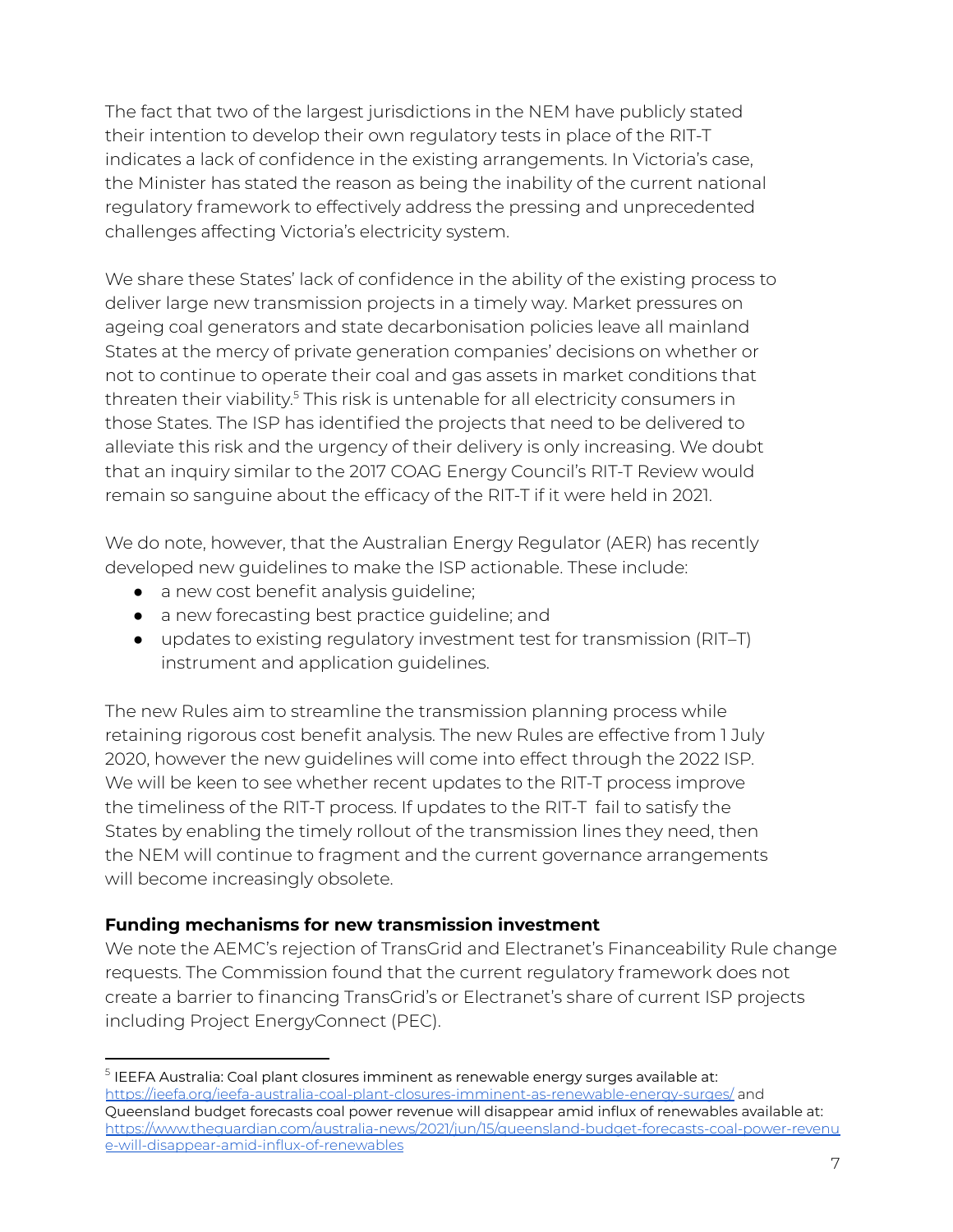However, we note that following the AEMC's rejection of the rule change, the company's Boards expressed significant concern that the projects might not be able to be funded and may not therefore be built.

The situation was solved when the Clean Energy Finance Commission stepped in with up to \$295 million in capital.

*"The CEFC investment, on behalf of the Australian Government, was made via an innovative subordinated note instrument which contributed to the crowding in of further private sector debt to this critical project. The CEFC investment in PEC will see TransGrid build the NSW portion of the new 330 kV interconnector connecting the energy grids of NSW and SA, with an additional link to North West Victoria"*. 6

Electranet also received funding from the Australian and South Australian Governments for their section of PEC. The Commonwealth and State Governments committed on a 50/50 basis, to fund up to \$100 million for PEC through joint underwriting of key early works.

Following the funding announcements from the Australian and South Australian Governments and the CEFC the Boards of both TransGrid and Electranet committed to progressing with the build of PEC.

Considering this history, we are not convinced that the financeability settings are currently correct. If they were, it would seem that there would be no need for the Australian and State Governments to step in and fund these projects. They could be funded commercially through the contingent project process.

We do not think it is appropriate for the AEMC to defer consideration of this matter to the AER's 2022 Rate of Return Instrument (RoRI). The AER is well placed to consider rate of return issues, but the Commission is well placed to consider the overall status of the financeability of major new transmission lines. Is the RIT-T still fit for purpose? Are refinements needed? The AEMC Chair commented recently that the RIT-T was largely designed to keep a lid on investment. Is this appropriate now that AEMO's ISP has foreshadowed the need for a massive roll-out of new transmission investment?

We also note the federal Labor Opposition's *Rewiring the Nation Policy* which will invest \$20 billion to rebuild and modernise the grid, in line with the projects outlined in the ISP. Labor plans to establish the Rewiring the Nation Corporation (RNC) which will partner with industry and provide low cost finance to build these ISP projects.

<sup>&</sup>lt;sup>6</sup> Historic CEFC investment to kickstart nation building Project EnergyConnect: available at: [https://www.cefc.com.au/media/media-release/historic-cefc-investment-to-kickstart-nation-building-proje](https://www.cefc.com.au/media/media-release/historic-cefc-investment-to-kickstart-nation-building-project-energyconnect/) [ct-energyconnect/](https://www.cefc.com.au/media/media-release/historic-cefc-investment-to-kickstart-nation-building-project-energyconnect/)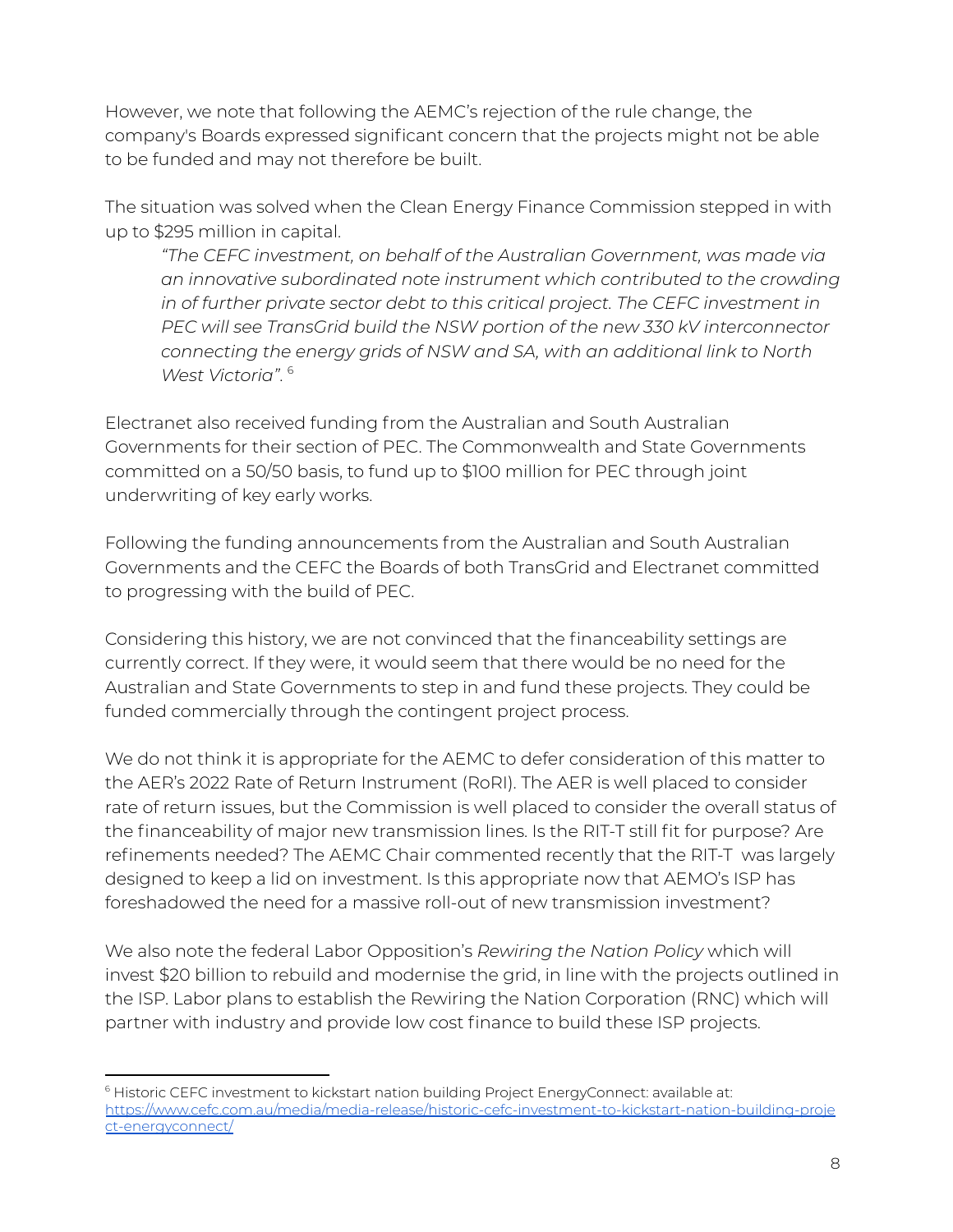In Victoria, the Government is developing Victoria's Renewable Energy Zones (REZs), supported by a \$540 million REZ Fund to invest in needed REZ network infrastructure and the establishment of a new co-ordinating body, VicGrid.

Thus it seems Governments, State and Federal, Liberal and Labor, seem united in their belief that there is a need for them to step in and fund new transmission infrastructure.

Government financial support would not be necessary if the RIT-T and contingent project approval process was working as intended. It is unclear how the RIT-T and contingent project process will work together with these potentially large Government contributions to the cost of new transmission infrastructure.

The AEMC questions whether introducing contestability into the transmission planning and delivery process may lead to more efficient outcomes for consumers. Transmission projects are already contestable in Victoria. The NSW Government has recently foreshadowed making transmission development contestable within NSW. Increased competition can lead to reduced expenditure requirements, so RE-Alliance would be in favour of this reform.

Recovering funding for transmission projects from electricity consumers is a regressive form of taxation. The provision of State and/or Federal government funding to support the roll out of this essential transmission infrastructure is progressive and would reduce the burden shouldered by energy consumers.

#### **Renewable Energy Superpower**

As Australia and the world move to act on climate change, renewable electricity, firmed by storage, will play a much larger role in our global energy system. Not only will renewable electricity be used to keep the lights on, but heat our homes, cook our food, power our transport, manufacture goods and produce renewable hydrogen which in turn will be used to power those processes that can't easily be directly electrified. As a result, Australia's electricity system will need to be several times larger than that required to decarbonise Australia's own energy needs.

If we want to become a renewable energy export superpower, growing our manufacturing base and exporting goods and commodities such as renewable hydrogen, ammonia, green steel, green aluminium and refined critical minerals we need to be considering growing the size of our electricity system by five to seven times nationally.

*"In 2019, Darren Miller, CEO of the Australian Renewable Energy Agency (ARENA), was the first person to publicly raise the concept of 700% renewables for Australia, saying this achievable goal would deliver a similar amount of energy to what we currently export through Australia's LNG industry. WWF-Australia believes that Australia should*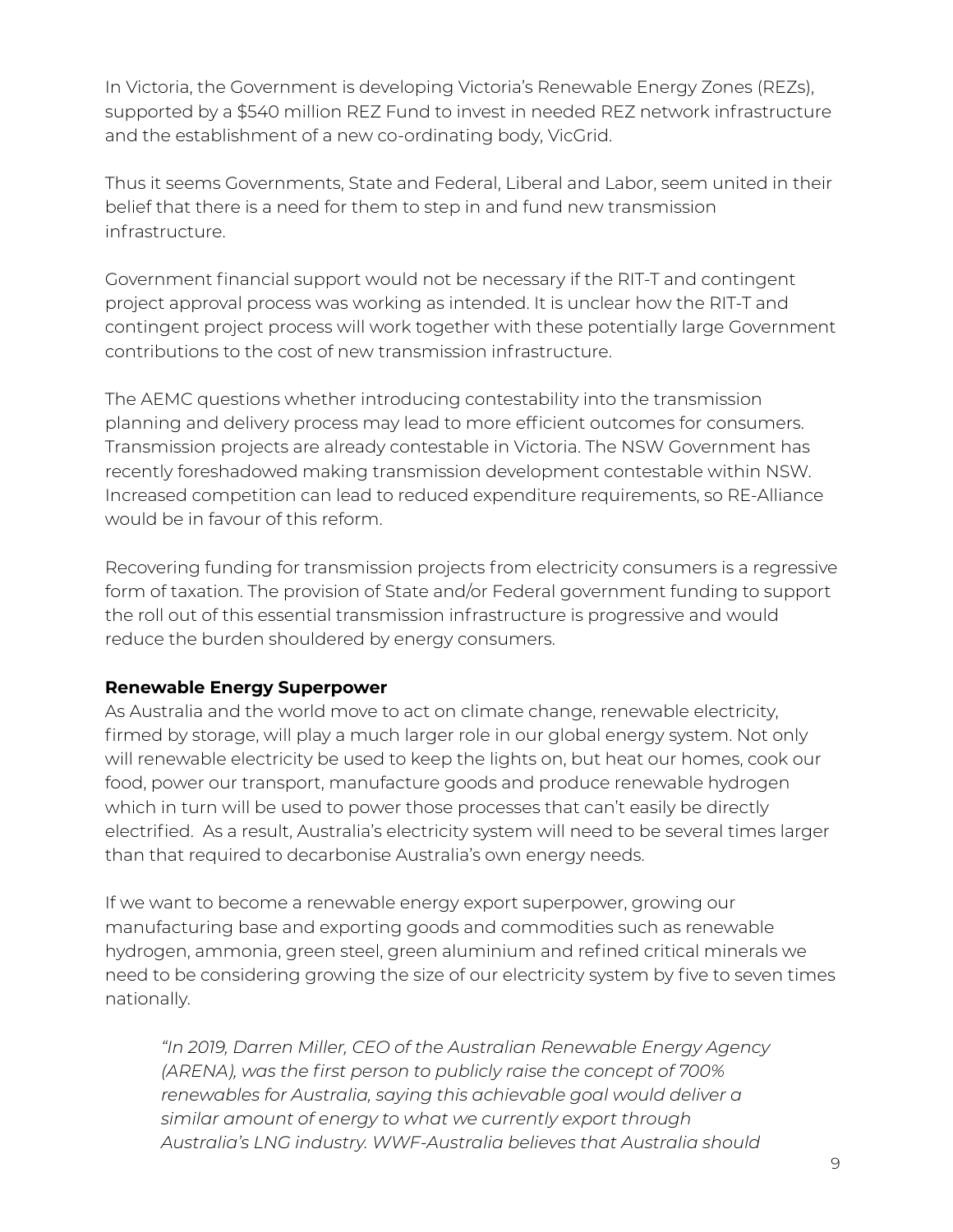*be aiming for a renewable industry at least as big as our LNG industry, if not bigger. Indeed, the analysis in this paper shows that if we move to 700% renewables and storage (or seven times the amount of electricity we currently generate across Australia) and invest in associated upstream and downstream manufacturing, we can more than replace all the jobs in and revenue from Australia's current fossil fuel export industries". 7*

While some of this increased renewable electricity capacity will be in the form of off-grid mega projects such as the Asian Renewable Energy Hub and Western Green Energy Hub, if Australian energy consumers are going to enjoy the benefits of an overbuilt renewable electricity system it is imperative that much of this increased capacity is grid connected. This means that our transmission needs are much greater than those outlined in the 2020 ISP. This in turn has a number of flow on implications.

Firstly, transmission should no longer just be thought of as a matter of providing cheap reliable power to electricity consumers, it must also be thought of as essential to climate action and as critical infrastructure in unlocking renewable exports – a nation building opportunity. Given that transmission is an investment in Australia's future economic prosperity and in climate action, the revenue model for transmission projects requires a fundamental re-think. Climate action and nation building are the responsibilities of government. As such, we believe there is a much greater role and need for government (taxpayer) funding for transmission projects. Due to our progressive tax system, this would be a more equitable approach to paying for infrastructure that is in the public good than on electricity consumers' bills.

Secondly, bottlenecks in transmission infrastructure are increasingly becoming a determining step in the rate at which Australia can decarbonise. The climate science is clear, that to avert the worst impacts of climate change we must much more rapidly decarbonise both Australia and globally. According to the World Resources Institute, globally we need to increase the build rate of renewables by six times by 2030.8 According to WWF-Australia, to achieve 700% renewables by 2050 we also need to increase the build rate of renewables in Australia by six times. <sup>9</sup> However, as CEC analysis shows, we are going backwards with renewable deployment slowing. <sup>10</sup> One of the main reasons for this slowing is a transmission system that is not fit for purpose. As such, it is essential that we speed up the transmission build rate.

 $7$  Behind the Renewable Superpower scorecard - Technical Report March 2021 p. 27 available at: [https://www.wwf.org.au/ArticleDocuments/825/WWF\\_Behind%20the%20Scorecard\\_Technical%20Report](https://www.wwf.org.au/ArticleDocuments/825/WWF_Behind%20the%20Scorecard_Technical%20Report_2021.pdf.aspx?OverrideExpiry=Y) [\\_2021.pdf.aspx?OverrideExpiry=Y](https://www.wwf.org.au/ArticleDocuments/825/WWF_Behind%20the%20Scorecard_Technical%20Report_2021.pdf.aspx?OverrideExpiry=Y)

<sup>8</sup> Climate Action Must Progress Far Faster to Achieve 1.5 C Goal World Resources Institute (2020) available at: <https://www.wri.org/insights/climate-action-must-progress-far-faster-achieve-15-c-goal>

<sup>9</sup> Renewable Superpower SCorecard 2021 Australia's race to a renewable future (2021) available at: <https://www.wwf.org.au/what-we-do/climate/renewables#gs.cl7qvy>

 $^{10}$  Jobs, climate at risk as clean energy investment stalls, Clean Energy Council (August 2021) available at: <https://www.cleanenergycouncil.org.au/news/jobs-climate-at-risk-as-clean-energy-investment-stalls>